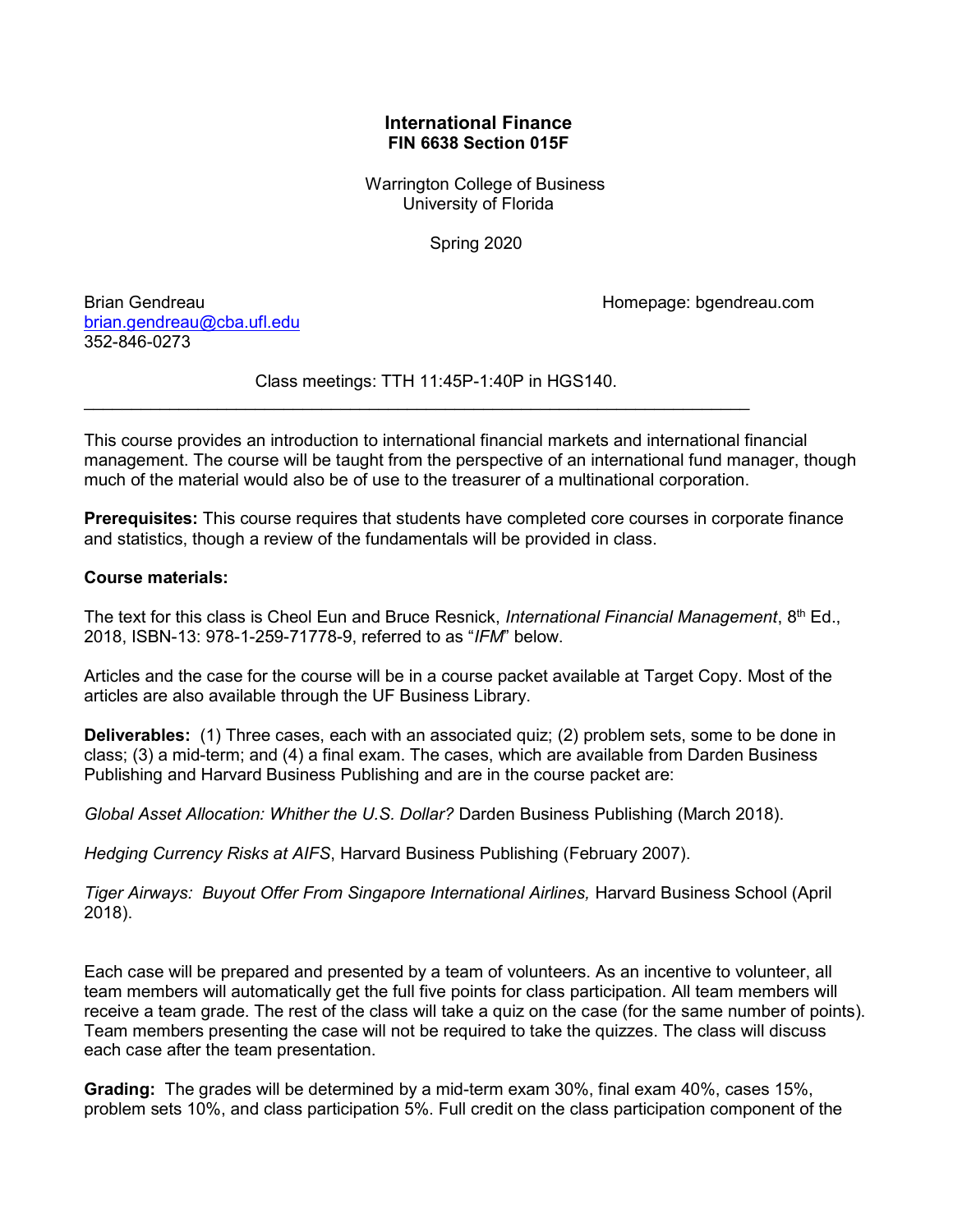grade will require complete engagement with the class. Grading will be in accord with Graduate School policy: http://www.registrar.ufl.edu

Class attendance is required, but arrangements can be made to make up exams missed because of events such as job interviews, illnesses or family emergencies provided the make-ups are arranged beforehand. Any make-up exams will each be offered to students on a single date only.

All problem sets and case-related quizzes will be posted to Canvas the day they occur and can be made up for full credit provided (1) arrangements are made with the instructor beforehand, and (2) they are turned in before the solutions are posted, which will usually be by the next class meeting.

Students with disabilities will be accommodated. University policy is that such students must first register with the Dean of Students Office. The Dean of Students Office will provide documentation to the student who must then provide this documentation to the Instructor when requesting accommodation.

Final exam date: April 28, 11:45 – 1:40, HGS 140.

Power point presentations used in the lectures will be available on-line.

Laptop/cell phone policy: Laptops must be closed during exams. There is no closed laptop policy during the lectures, but students overly absorbed in their laptops are unlikely to do well on the class participation portion of their grades. Texting will be considered negative class participation.

Office hours: Wednesdays 2:00-4:00, or by appointment — e-mail me if you would like to meet. I am in my office (303E STZ) most weekdays and respond to all e-mails, usually on the same day.

### Course content:

### 1. What's special about international finance?

IFM, Chapter 1: Foundations of international financial management.

### 2. The International monetary system and capital flows

IFM, Chapter 2: International Monetary System Chapter 3: Balance of Payments

A User's Guide to the BOP and IIP, Darden Business Publishing, UVA-BP-0523 (2008).

Case 1: Global Asset Allocation: Whither the U.S. Dollar?

# 3. Foreign exchange markets

IFM, Chapter 5: The market for foreign exchange